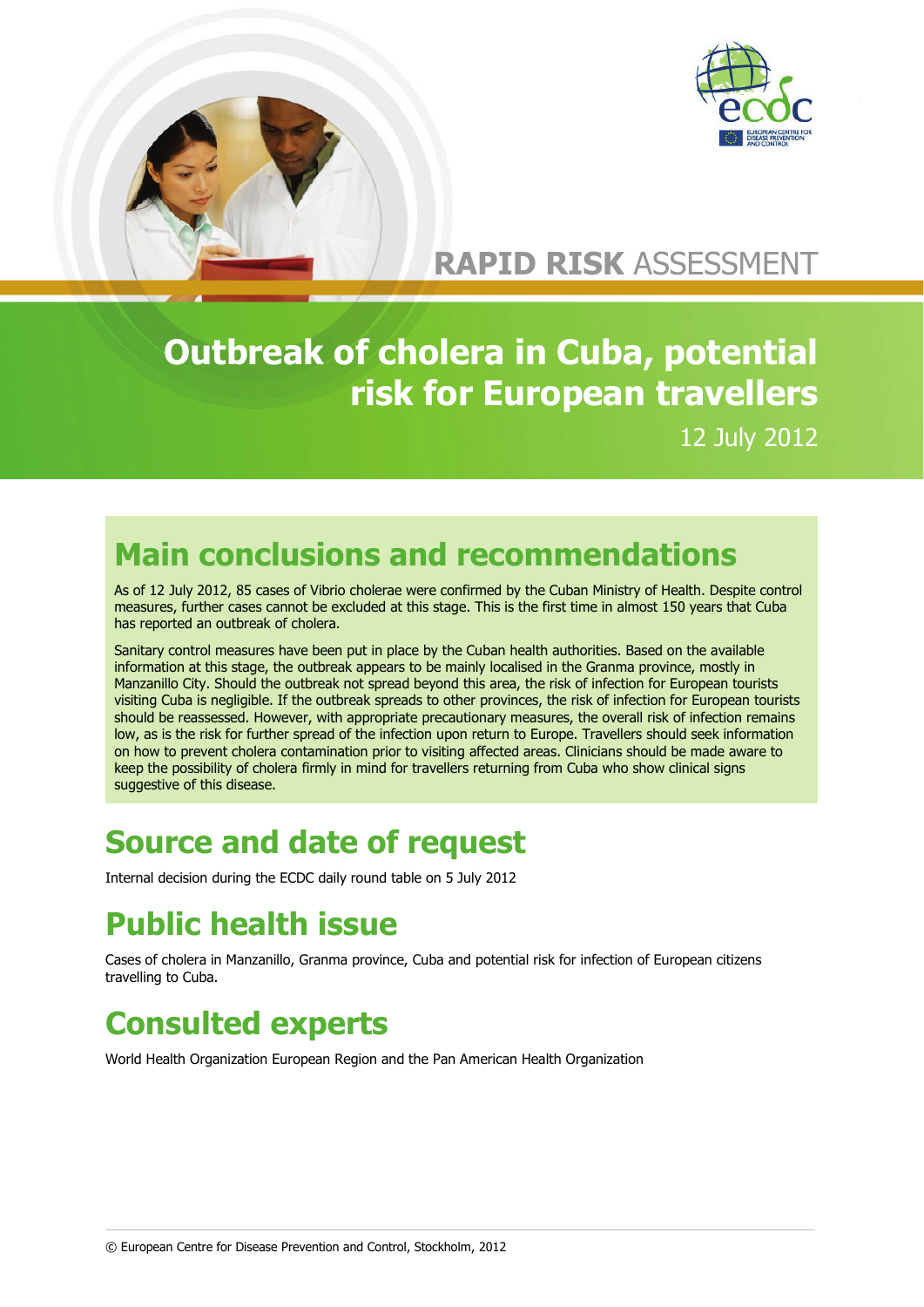## **Disease background information**

Cholera is an acute diarrhoeal infection caused by the bacterium Vibrio cholerae from two toxigenic serogroups, namely O1 and O139 among a total of 200 serogroups. These two serogroups are related to cholera epidemic. The V. cholerae O1 serogroup is divided into two biotypes: classical and El Tor. Moreover, V. cholerae O1 is subdivided into three serotypes: Ogawa and Inaba, which are the most frequent, and Hikojima [\[1\]](#page-5-0).

Most individuals infected with V. cholerae remain asymptomatic or show only mild diarrhoea. Symptomatic cases of human infection are characterised by acute secretory watery diarrhoea (rice water stools), commonly with vomiting, nausea and abdominal discomfort [\[2\]](#page-5-1). Fever is uncommon. The incubation period is between a few hours and five days. About 20% of the cases can present a moderate form of the disease, and 2–5% a severe form with massive and acute diarrhoea, severe dehydration and potential hypotensive shock which can lead to death (up to 50%) if left untreated. Among people receiving appropriate treatment based on rehydration, the case fatality rate is below 1%.

Treatment of cholera infection is through rehydration in function of the clinical severity (oral rehydration salt solution for mild cases and intravenous fluids in more severe clinical cases). Using anti-diarrhoeal drugs is not recommended in patients with cholera. It has been suggested that providing a 1–3 day course of antibiotics in severely ill patients can shorten the illness and reduce the frequency of loose stools. There are two oral whole-cell killed cholera vaccines currently available with protection of over 50% lasting for two years in endemic settings [\[3\]](#page-5-2). Vaccines are not usually recommended as control measures for outbreaks.

Transmission to humans is usually through the consumption of contaminated water and food items (i.e.: seafood from contaminated water, fruits and vegetables irrigated with contaminated water etc.), but also through direct exposure to faeces/vomit of an infected person. The most common risk factors for cholera outbreaks are water source contamination, poor sanitation and lack of sewage treatment, and to a lesser extent, heavy rainfall, flooding events and population displacement.

V. cholerae is a species of the Vibrionaceae family of bacteria found in coastal and estuarine waters of temperate and tropical regions. The serogroup O1 presents a worldwide distribution, and O139 is endemic in Asia. The epidemiology of cholera demonstrates an endemic and epidemic pattern. In endemic area of southern Asia, V. cholerae causes periodic, seasonal outbreaks in regions where it is an established member of the indigenous aquatic bacterial flora. Epidemic pattern is usually recorded in regions where the population is immunologically naive, such as recent major outbreaks in the African continent and Haiti.

Globally, approximately 2.8 million cholera cases occur annually in endemic countries (uncertainty range: 1.4–4.3) with nearly 91 000 deaths among 1.4 billion people considered at risk [\[4\]](#page-5-3). In non endemic countries, the number of cases is estimated at 87 000and 2 500 deaths. The major burden of cholera is located in southern Asia and Africa. It is a common diarrheal disease in South East Asia, particularly the Indian sub-continent (e.g. India, Bangladesh), and also in several countries in sub-Saharan Africa. In the past decade, major outbreaks have been notified in West Africa (Guinea, Guinea-Bissau Sierra Leone, Ghana and Nigeria), in Central Africa (Angola, Democratic Republic of Congo, Cameroun and Chad), and Eastern Africa (Somalia, Zimbabwe and Mozambique) [\[5\]](#page-5-4). Additionally in the Caribbean region, a major outbreak is ongoing since the end of 2010 on Hispaniola Island with more than 577 500 cases reported in Haiti [\[6\]](#page-5-5) and 25 330 cases in the Dominican Republic [\[7\]](#page-5-6).

# **Event background information**

Cuba is a large Caribbean island between the North Atlantic Ocean and the Caribbean Sea, 150 km south of Florida State (USA) and less than 100 km west from Haiti. Cuba is the largest country in the Caribbean with an estimated population of 11 million inhabitants. The country is divided into 15 provinces and one special municipality. The life expectancy at birth is nearly 77 years with an infant mortality rate of 4.83 deaths/1 000 live births. Cuba's climate is tropical with a rainy season (May to October) and dry season (November to April). Hurricanes can occur on the east coast at the end of the rainy season.

On 3 July 2012, the Cuban Ministry of Health confirmed the occurrence of an outbreak of cholera in the city of Manzanillo, in the south west of the country. During the previous weeks, the surveillance system in Cuba recorded an increased trend of diarrheal diseases, which were likely influenced by the high temperatures and heavy rains. The highest incidence of cases was in the Granma province, with the majority of the cases reported from the city of Manzanillo (Figure 1).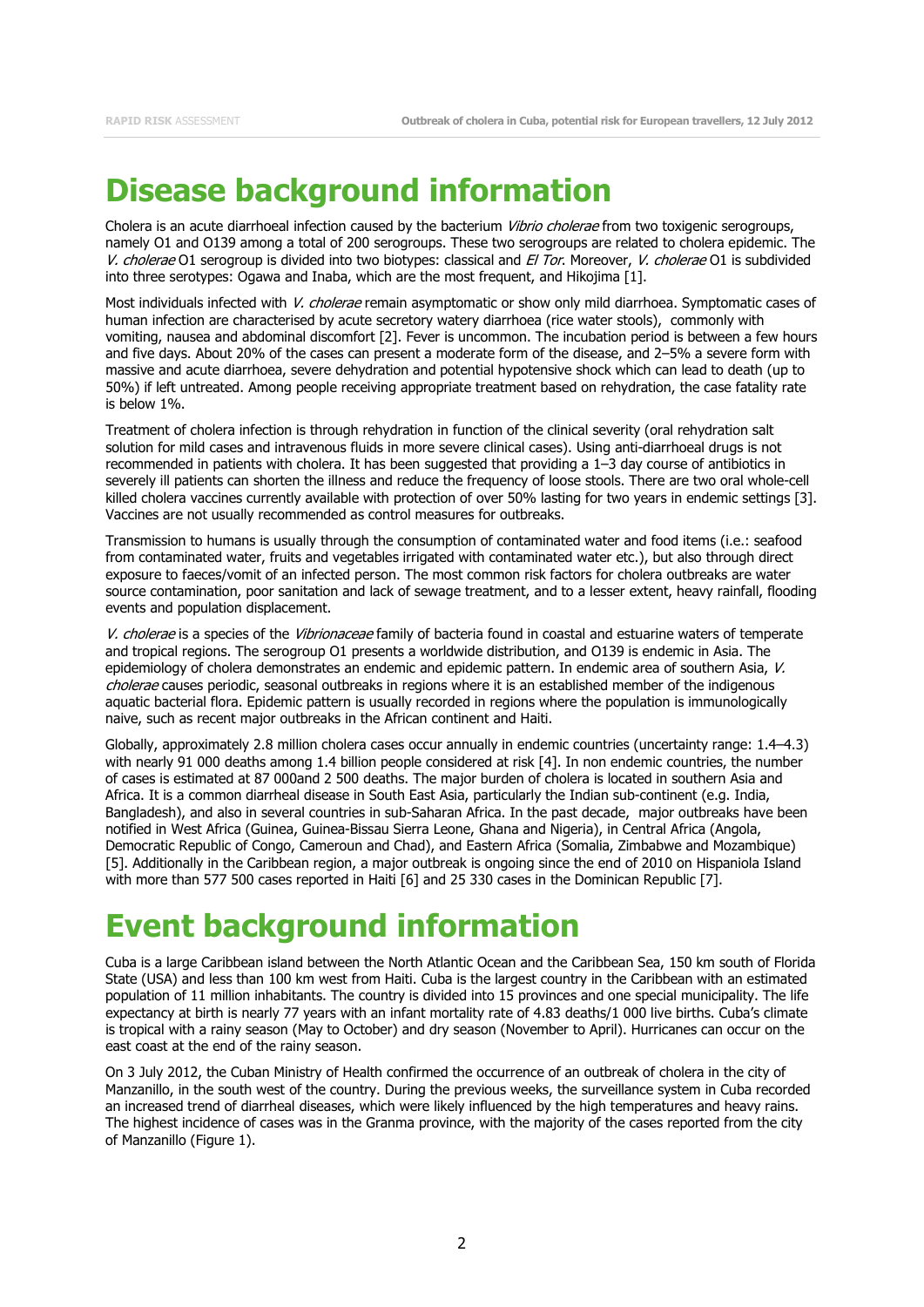

#### **Figure 1. Affected areas in Granma Province**

Note: in orange, the Province of Granma

In Granma province, approximately 1 000 patients were reported to have been treated for gastrointestinal infections and among them 85 were confirmed to be infected with V. cholerae: 63 cases in Manzanillo, 13 cases in Yara, five cases in Niquero, two cases in Bayamo and two cases in Campechuela. Three of the confirmed cholera cases have died: a 66 year old, 70 year old and 95 year old, all with chronic illness [\[8–11\]](#page-5-7). No information on the serotype is available yet.

According to the Cuban Ministry of Health, control measures have been implemented, including sampling and closure of contaminated private and public wells, treatment of waste water, removal of water leaks, chlorination of water in the affected areas, cleaning and sanitation of septic tanks, and public awareness campaigns about the importance of good sanitary and hygiene practices [\[8,](#page-5-7) [9\]](#page-5-8).

This outbreak is the first confirmed notable outbreak of cholera in Cuba since the 19th century [\[12\]](#page-5-9).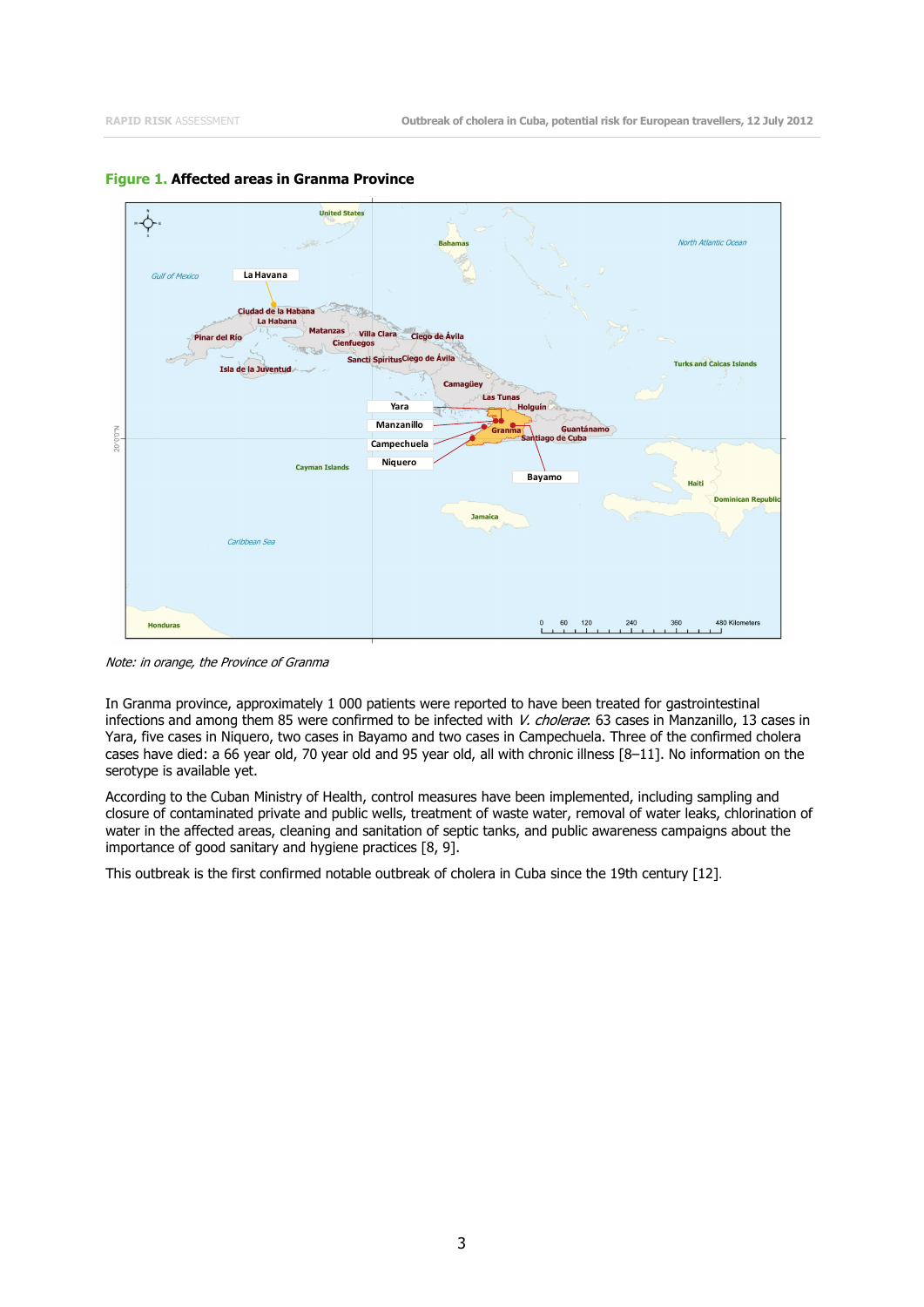#### **ECDC threat assessment for the EU**

In 2010, there were more than 2.5 million tourists visiting Cuba[\\*](#page-4-0) . Among these tourists approximately 810 000 (32%) were European residents, mostly from Italy, Spain, and Germany [\[13\]](#page-5-10). Around 58% of these tourists were visiting Cuba during the European winter months (Figure 2).



**Figure 2. Number of tourists arriving by air per month in 2010** [\[13\]](#page-5-10)

Manzanillo city, with a population of around 150 000 inhabitants, is located in the south of the island, in the administrative province of Granma. This is a port town in eastern Cuba, on the Gulf of Guanacayabo in the Caribbean Sea. It is a commercial city and exchange point for agricultural merchandise. This area is not one of the major tourist centres in Cuba, which are mainly located in the north of the island (Havana and the beaches along the northern coast). The main tourism area of Granma is the National Park of Sierra Maestra located south of the Province.

The Cuban health authorities have experience in the management of cholera outbreaks through their involvement in the Haitian response [\[14\]](#page-5-11), yet despite the effort of the Cuban health authorities in controlling this outbreak, the occurrence of further cases in Manzanillo, and spreading to the surrounding areas and other provinces cannot be excluded at this stage.

Travel-associated cholera cases reported in Europe are rare and usually associated with travel to the Indian subcontinent and Africa, where outbreaks frequently affect local populations. In 2011, a few imported cholera cases were reported in European travellers returning from the Dominican Republic.

Globally, the risk of cholera infection in travellers visiting Cuba should be considered low. Applying suitable precautionary sanitary-hygienic measures plays a key role in the prevention of the disease. Visitors of cholera endemic or epidemic countries should only drink bottled water or water treated with chlorine, carefully wash all fruits and vegetables with bottled or chlorinated water before consumption, regularly wash their hands (especially before eating), avoid consuming raw sea-food products and only eat them when thoroughly cooked [\[15\]](#page-5-12). Travellers with severe watery diarrhoea should seek immediate medical attention.

Considering the hygiene standards in the European Union, the risk for further transmission of cholera upon return of imported cases, is considered negligible.

In European Union Member States, a cholera vaccine is not routinely recommended for travellers but might be considered for humanitarian health workers and military personnel working in refugee camps, persons travelling to cholera epidemic/endemic countries with limited access to safe drinking water and/or no access to medical care, and immune compromised people. Travellers should seek advice from travel medicine clinics to assess their personal risk.

A close monitoring of the situation in the region is essential to better prevent and control the spread of the disease.

<sup>\*</sup> This includes arrival by air only; additional tourists arrive by sea (on cruise ships and pleasure craft)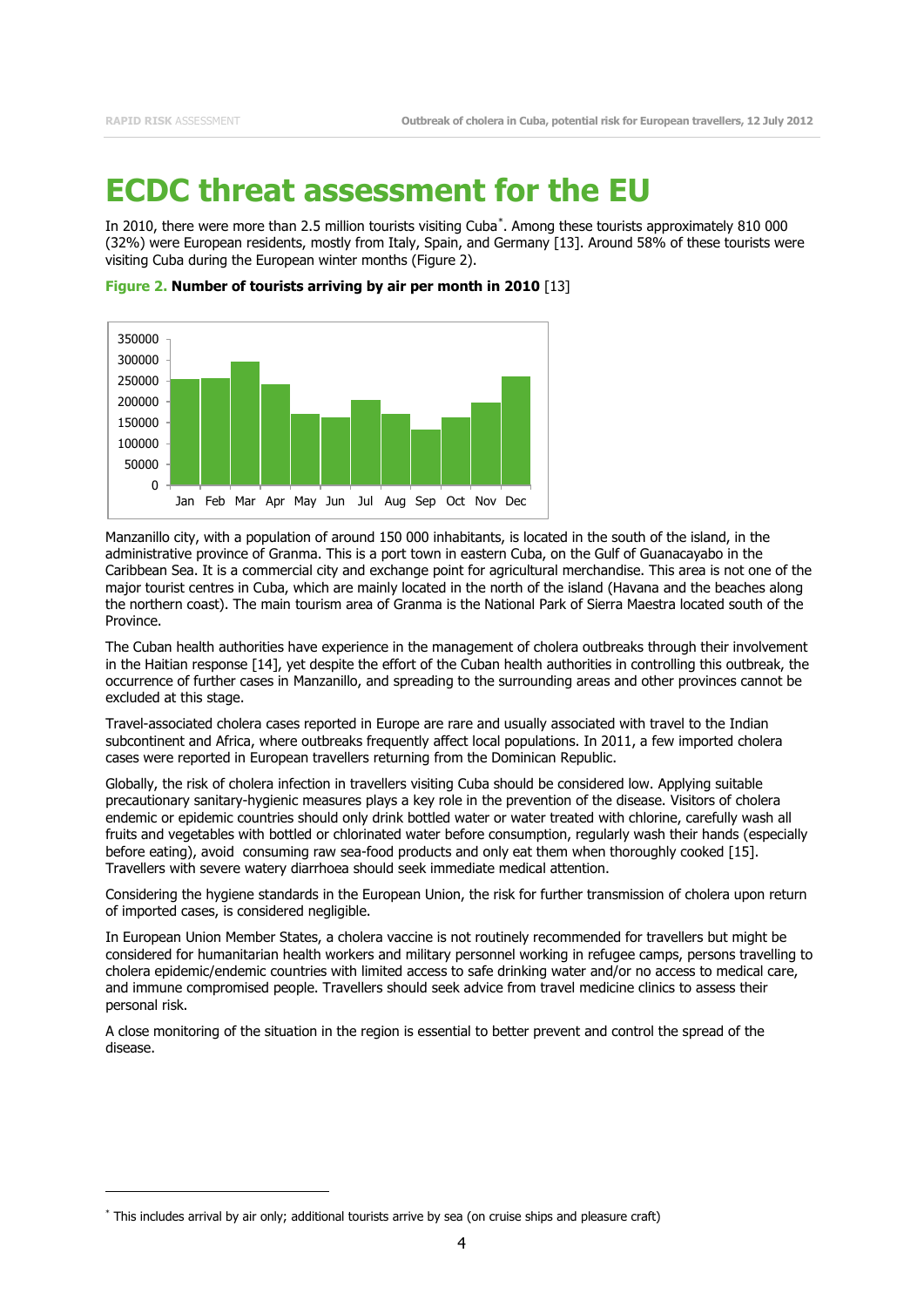## **Conclusions**

As of 12 July 2012, 85 cases of V. cholerae were confirmed by the Cuban Ministry of Health however the incidence of infection is likely to be much higher than this. Despite control measures, further cases cannot be excluded at this stage. It is the first time in almost 150 years that Cuba has experienced an outbreak of cholera.

<span id="page-4-0"></span>Sanitary control measures have been put in place by the Cuban health authorities. Based on the available information at this stage, the outbreak appears to be mainly localised in the Granma province, mostly in Manzanillo city. Should the outbreak not spread beyond this area, the risk of infection for European tourists visiting Cuba is negligible. If the outbreak spreads to other provinces, the risk of infection for European tourists should be reassessed. However, with appropriate precautionary measures, the overall risk of infection remains low, as is the risk for further spread of the infection upon return to Europe. Travellers should seek information on how to prevent cholera contamination prior to visiting affected areas. Clinicians should be made aware to keep the possibility of cholera firmly in mind for travellers returning from Cuba who show clinical signs suggestive of this disease.